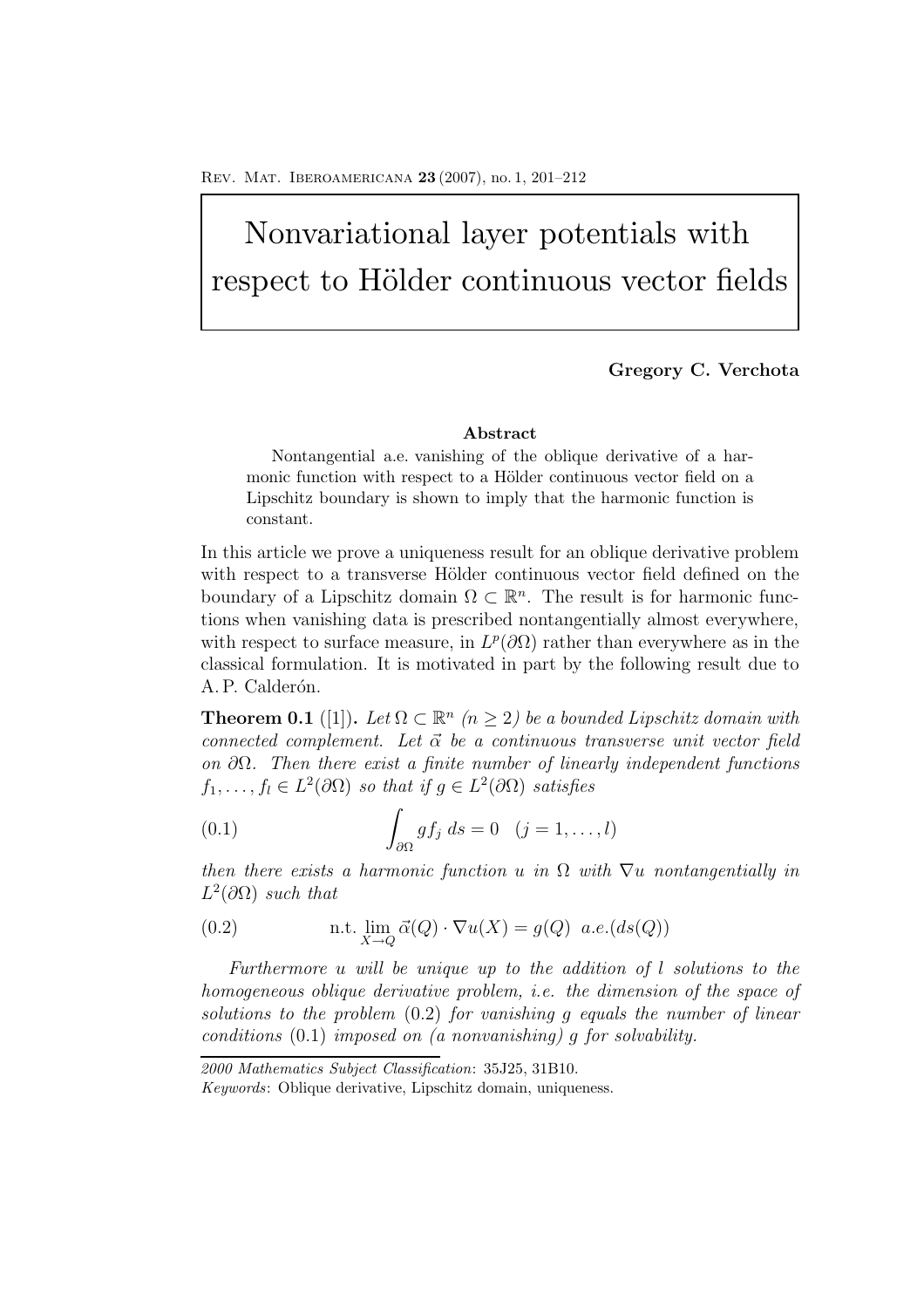#### 202 G. C. Verchota

Moreover, Calderón shows that this theorem holds when  $L^2$  is replaced by  $L^p$  for p in a (small) interval about 2 depending on the Lipschitz geometry of  $\Omega$ . I.e., given a Lipschitz domain  $\Omega$ , there exists a positive number  $\epsilon(\Omega)$ such that  $|p-2| < \epsilon(\Omega)$  implies Calderón's theorem holds for oblique data in  $L^p(\partial\Omega)$ .

By virtue of Theorem 2.6 below and Nadirashvili's extension to Lipschitz domains [12] of the Hopf boundary point lemma it follows, when  $\vec{\alpha}$  is Hölder continuous, that  $l = 1$  in Calderón's theorem. Thus the oblique derivative problem for Hölder continuous vector fields in a bounded Lipschitz domain for  $p$  near 2 is like the Neumann problem (a variational problem) where data must meet one condition (mean value zero) and there is one nontrivial solution to the homogeneous problem (the constant solution).

In [17] it is shown by a variety of examples that the uniqueness result here cannot hold in general when  $p < 2$ , even for smooth vector fields. Given  $p < 2$  there exist Lipschitz domains and vector fields with nonconstant solutions to the homogeneous problem. It is also shown, in the plane but not in higher dimensions, that the uniqueness result here can be improved to include any continuous transverse vector field.

Calderón proves his theorem by an integral equation method utilizing the *nonvariational* layer potentials

$$
(0.3) \quad (-\frac{1}{2}\vec{\alpha} \cdot N + K_{\alpha}^*)f(P) =
$$
  

$$
-\frac{1}{2}\vec{\alpha}(P) \cdot N_P f(P) + p.v.\frac{1}{\omega_n} \int_{\partial\Omega} \frac{\vec{\alpha}(P) \cdot (P - Q)}{|P - Q|^n} f(Q) ds(Q) .
$$

Here  $N_P$  denotes the outer unit normal vector defined at almost every  $P \in$ ∂Ω. By the theorem of [2]  $K^*_{\alpha}$  is bounded on  $L^p(∂Ω)$  for  $1 < p < ∞$ .

As argued in [17] the operators (0.3) are not Fredholm in general for  $p < 2$  nor for  $p > 2$  (see also [11]). The results here and in [17], however, show that Calderón's operators can be as well behaved as the classical layer potentials based on the normal vector field [14, 6] when  $p$  is near 2. Combining Calderón's proof of Theorem 0.1 with Corollary 2.7 below,

**Theorem 0.2.** *Let*  $\Omega \subset \mathbb{R}^n$   $(n \geq 2)$  *be a bounded Lipschitz domain with connected boundary and let*  $|p-2| < \epsilon(\Omega)$ *. Let the transverse unit vector field*  $\vec{\alpha}$  *be* (continuous *when* n = 2) Hölder continuous on ∂Ω. Then

$$
-\frac{1}{2}\vec{\alpha} \cdot N + K_{\alpha}^* : L^p(\partial \Omega) \to L^p(\partial \Omega)
$$

*is invertible from a codimension* 1 *subspace to a codimension* 1 *subspace.*

(Corollary 2.7 does not require connected boundary. More generally it is the *range* of  $-\frac{1}{2}\vec{\alpha} \cdot N + K^*_{\alpha}$  that must satisfy the same number of linear conditions as there are components of the boundary.)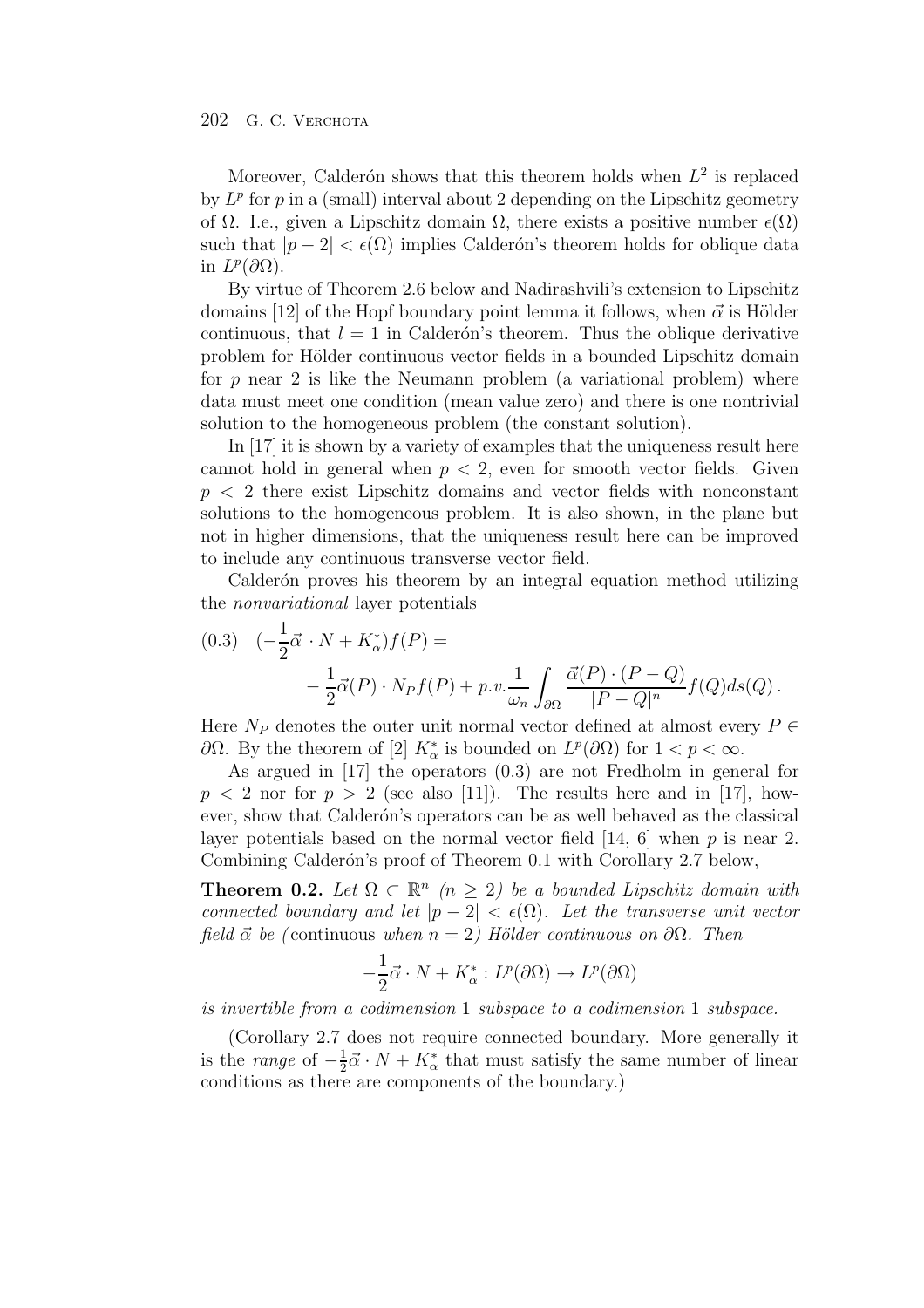How well behaved boundary layer potentials for higher order equations are, when smooth transverse fields are substituted for the normal field, is a question which arises in [16]. That paper is an attempt to generalize the Neumann problem and the corresponding variational potentials for the biharmonic equation [15] to the general 4th order case. However, a difficulty arises when attempting to prove the closed range of the variational potentials in  $L^2(\partial\Omega)$ . It can be avoided by substituting a differentiable field for the normal. Calderón's potentials serve as a model for this kind of substitution.

In Section 1 a Lipschitz domain setup is described, results of Dahlberg and Stein reviewed, and a localization lemma proved. In Section 2, after recalling results of Hunt-Wheeden and Dahlberg, two lemmas are proved and then the main theorem. The theorem states that almost everywhere nontangential vanishing of the oblique derivative implies everywhere vanishing of the classical oblique derivative. The hypotheses of Nadirashvili's theorem are thus satisfied and uniqueness follows as a corollary.

## **1. Preliminaries and a localization**

Let  $\Omega \subset \mathbb{R}^n$   $(n \geq 2)$  be a bounded Lipschitz domain. Let  $\vec{\alpha}$  denote a *continuous unit* vector field defined on the boundary  $\partial\Omega$  with the property that  $\vec{\alpha} \cdot N$  taken over the boundary is uniformly bounded from below by a positive constant

$$
(1.1) \qquad \qquad \vec{\alpha} \cdot N \ge c(\vec{\alpha}) > 0
$$

Here N denotes the *outer unit normal* vector to  $\Omega$  defined *a.e.* with respect to surface measure ds on  $\partial\Omega$ . Consider a point  $P \in \partial\Omega$ . By the definition of Lipschitz domain and  $(1.1)$   $\vec{\alpha}(P)$  can be taken to be the normal vector to a hyperplane with respect to which ∂Ω, *locally* about P, is the graph of a Lipschitz function  $\varphi = \varphi_P$  with Lipschitz constant M independent of P depending only on  $\Omega$  and  $\vec{\alpha}$ . After a rotation of space the hyperplane can be taken to be  $\mathbb{R}^{n-1}$ ,  $\vec{\alpha}(P)$  taken to be the basis vector  $\vec{e_n}$ , and, writing points  $X = (X_1, \ldots, X_n) \in \mathbb{R}^n$  in rectangular coordinates as  $X = (x, y)$  where  $x \in \mathbb{R}^{n-1}$  and  $X_n = y \in \mathbb{R}$ ,

(1.2) 
$$
|\varphi(x) - \varphi(x')| \le M|x - x'|
$$

for all  $x, x' \in \mathbb{R}^{n-1}$ .

Write  $P = (x_0, y_0)$ . After a scaling of space ( $\vec{\alpha}$  and N remain unit vectors, M is scale invariant and the scaled  $\varphi$  still satisfy  $(1.2)$  one obtains the setup, uniform in  $P \in \partial \Omega$ ,

$$
(1.3) \qquad 100Z_P := \{(x, y) : |x - x_0| < 100\sqrt{n}, \ |y - y_0| < 10^4 nM\} \cap \overline{\Omega}
$$
\n
$$
= \{(x, y) : |x - x_0| < 100\sqrt{n}, \ -10^4 nM + y_0 < y \le \varphi(x)\} \cap \overline{\Omega}
$$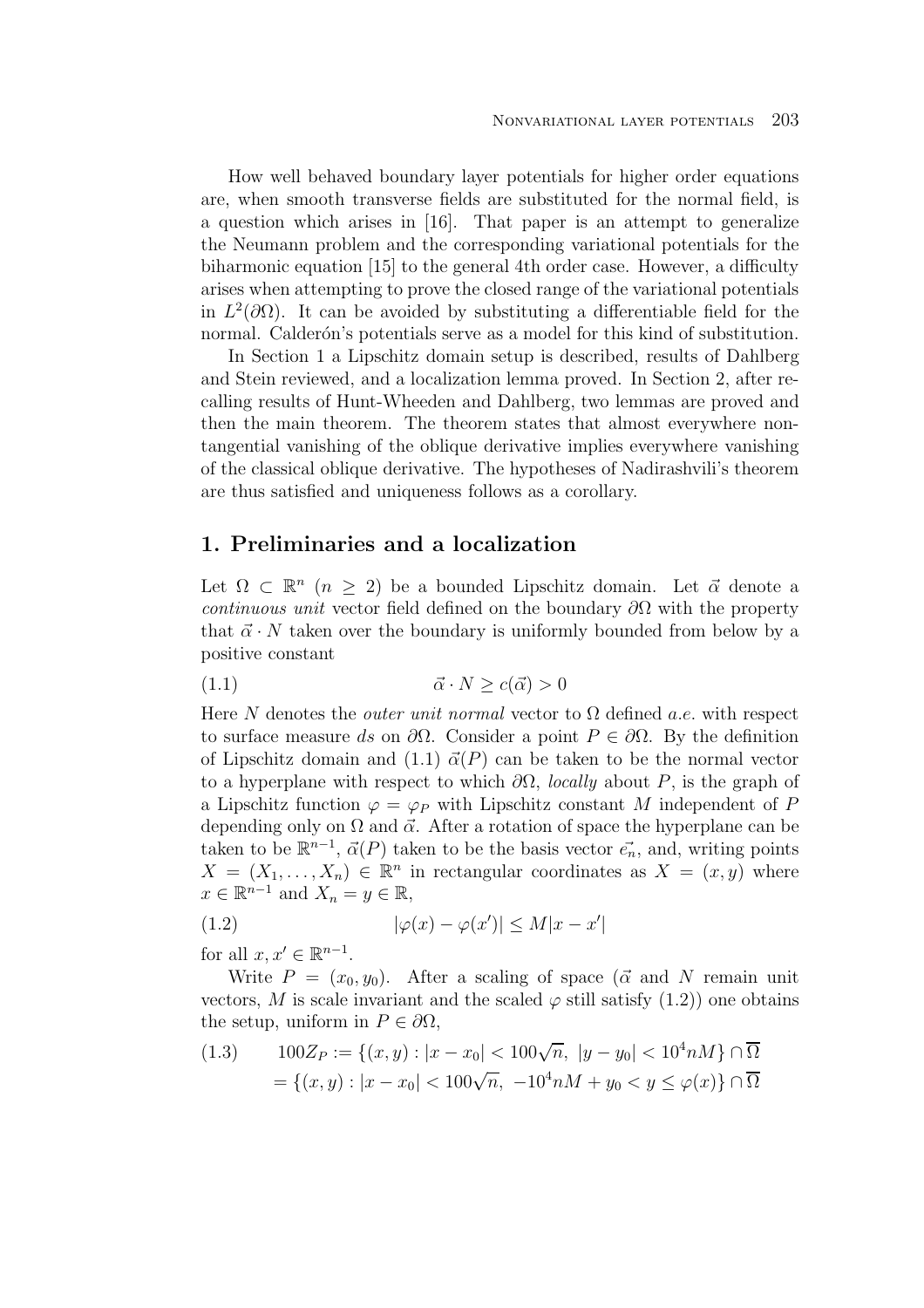M will always be taken to be at least 1. More generally

$$
\theta Z_P := \{(x, y) : |x - x_0| < \theta \sqrt{n}, |y - y_0| < 100 \theta n M\} \cap \overline{\Omega}
$$

for  $0 < \theta < 100$ . Each  $\theta Z_P$  is a starlike Lipschitz domain with *starcenter*  $(x_0, y_0 - \theta 50n)$  and with Lipschitz geomery uniform in  $\theta$  and P. Moreover, by the uniform continuity of  $\vec{\alpha}$ , this scaling can be done so that for all  $Q \in \partial \Omega \cap Z_P$ 

$$
\vec{\alpha}(P) \cdot \vec{\alpha}(Q) > \frac{100nM}{\sqrt{1 + (100nM)^2}}
$$

For any  $\theta$  let  $\mathbf{n}(\theta, \Omega, \vec{\alpha})$  be the smallest number of  $\theta Z_P$  needed to cover  $\partial\Omega$ . Scaling of space will not be used again.

Given  $a > 1$  a *nontangential cone*  $\Gamma_a(P)$  is defined using the above local coordinate systems for each  $P = (x_0, y_0) \in \partial \Omega$  by

$$
\Gamma_a(P) = \{(x, y) : y_0 - y > aM|x - x_0|, y_0 - y < 100M\}.
$$

The cone at P is right-circular with axis along the direction  $\vec{\alpha}(P)$ . For each a the collection of all such cones forms a regular family of nontangential cones as in [5, p. 298].

Given an  $a > 1$  and any function v defined in  $\Omega$  the nontangential maximal function of  $v$  is defined by

$$
N_a(v)(Q) = \sup_{X \in \Gamma_a(Q)} |v(X)|
$$

We will say that v is *nontangentially in*  $L^p(\partial\Omega)$  if  $N_a(v) \in L^p(\partial\Omega)$ .

When  $p > 1$  and  $a < b$ , a geometric argument [8] shows that

 $||N_a(v)||_{L^p(\partial\Omega)} \leq C||N_b(v)||_{L^p(\partial\Omega)}$ 

where  $C$  depends on  $a, b$  and  $p$ .

In the case v is harmonic in  $\Omega$  Dahlberg [4] proved that there is an  $\epsilon(\Omega) > 0$  so that, given any  $p > 2 - \epsilon(\Omega)$ , the condition  $N_a(v) \in L^p(\partial\Omega)$ implies that v has nontangential boundary values  $v(Q)$  for  $a.e.(ds)$   $Q \in \partial \Omega$ and  $v \in L^p(\partial\Omega)$ . In addition there is a constant depending only on p, a and the Lipschitz geometry of  $\Omega$  so that

$$
(1.4) \t\t\t\t ||N_a(v)||_{L^p(\partial\Omega)} \leq C||v||_{L^p(\partial\Omega)}
$$

In any Lipschitz domain  $D \subset \mathbb{R}^n$  nontangential cones may be similarly defined. A collection of domains that have comparable Lipschitz geometries, e.g. the boundaries can be covered, up to a uniform scaling factor, by cylinders in one-to-one correspondence described by the same Lipschitz constant  $M$  of  $(1.2)$ , will yield bounds  $(1.4)$  uniform over the collection.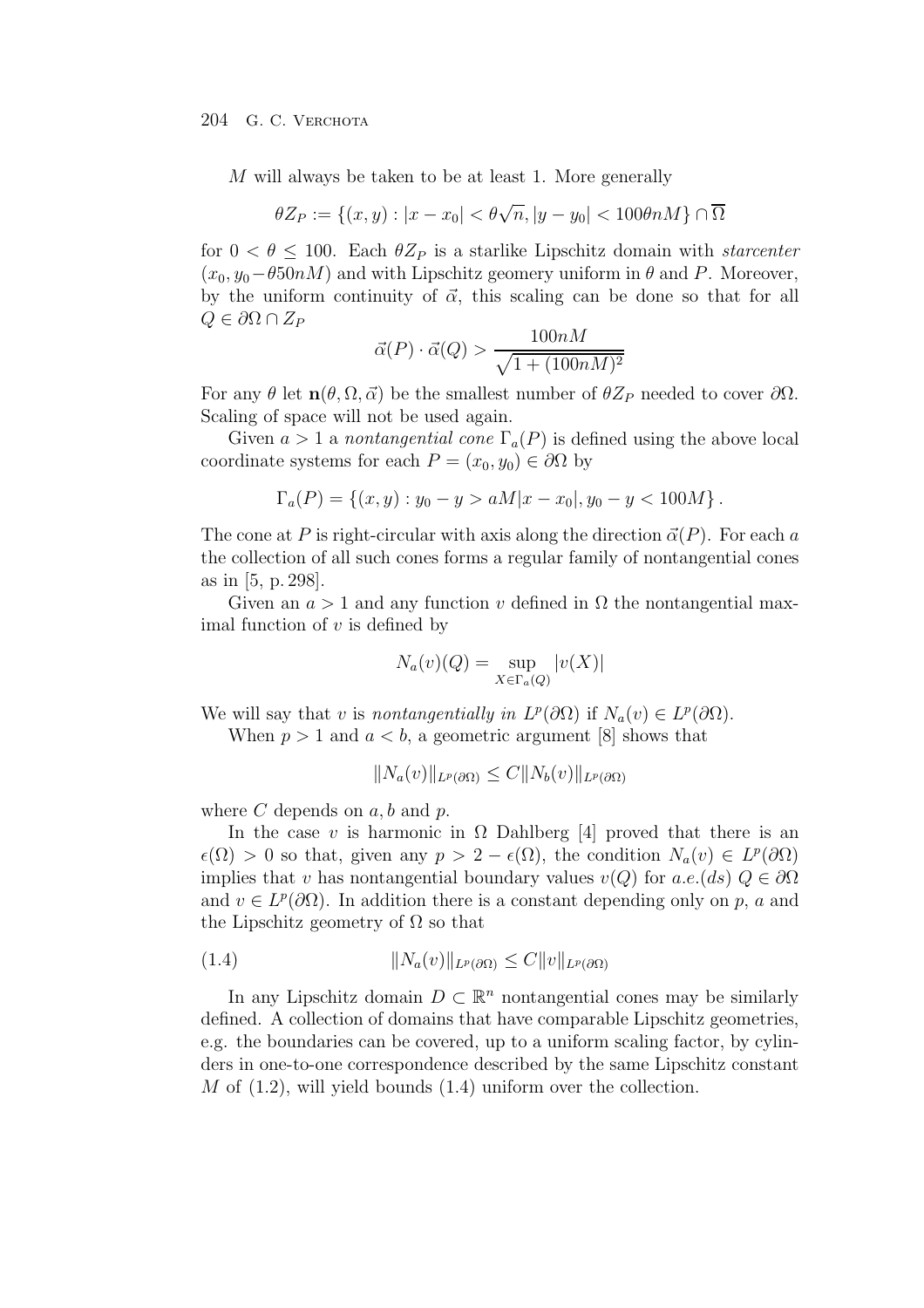The *Lusin area integral* or *square function* for a  $C^1(D)$  function v may be defined as

$$
S_a(v)(Q) = \left(\int_{\Gamma_a(Q)} \frac{|\nabla v(X)|^2}{|X - Q|^{n-2}} dX\right)^{\frac{1}{2}}
$$

When v is *harmonic* in D and  $0 < p < \infty$  Dahlberg proved [5] that there is a constant  $C$  depending only on  $p$ ,  $a$  and the Lipschitz geometry of  $D$  so that

$$
(1.5) \tC-1 \int_{\partial D} N_a(v)^p ds \le \int_{\partial D} S_a(v)^p ds \le C \int_{\partial D} N_a(v)^p ds
$$

where the left-hand inequality also requires the normalization that all  $v$ vanish at some fixed point in D.

Both the Lusin area integral and the nontangential maximal function are lower semicontinuous functions.

Define nontangential cones that have been *truncated* by an amount h <  $100M$  by

$$
\Gamma_a^h(Q) = \{ X \in \Gamma_a(Q) : |X - Q| < h \}
$$

The following slightly more precise statement than either [13] or [14, p. 600] can be proved by following the arguments of the former pp. 213-216.

**Lemma 1.1** (E.M. Stein). Let v be harmonic in  $\Omega$ . Let  $1 < b < a < 100$ *and*  $h < k < 100M$ *. Fix any point*  $P \in \partial \Omega$ *.* 

*Then there exists a constant* C*, independent of* P*, depending only on* a*,* b,  $\frac{h}{k}$  and M such that for every  $Q \in 100Z_P \cap \partial\Omega$ 

$$
\int_{\Gamma_a^h(Q)} \frac{|\nabla v(X)|^2}{|X - Q|^{n-2}} dX \le
$$
\n
$$
C^2 \left( \int_{\Gamma_b^k(Q)} \frac{|\vec{\alpha}(P) \cdot \nabla v(X)|^2}{|X - Q|^{n-2}} dX + h^2 \max_{|X - Q| = h} |\nabla v(X)|^2 \right)
$$

This is used to prove the following localization lemma.

**Lemma 1.2.** *Let*  $p > 2-\epsilon(\Omega)$  *and suppose* u *is harmonic in*  $\Omega$  *with*  $N_2(\nabla u) \in$  $L^p(\partial\Omega)$ *. Let*  $\lambda > 0$ *. Then there are constants*  $A > 1$  *and*  $C > 0$  *independent of*  $\lambda$  *depending only on* p,  $\vec{\alpha}$ , and the Lipschitz geometry of  $\Omega$ , there is a  $positive$  *integer*  $\overline{n}$  *depending only on*  $\vec{\alpha}$  *and the Lipschitz geometry of*  $\Omega$ *, and there is a sequence of Lipschitz cylinders*  $\theta_i Z_{P_i}$  *with interiors*  $\Omega_i$  *so that if* 

$$
(1.6)\qquad \qquad \lambda > C \|N_2(\nabla u)\|_p
$$

*then*

(1.7) 
$$
\bigcup_j \partial \Omega_j \cap \partial \Omega \subset \{Q \in \partial \Omega : N_2(\nabla u) + S_2(\nabla u) > \lambda\},\
$$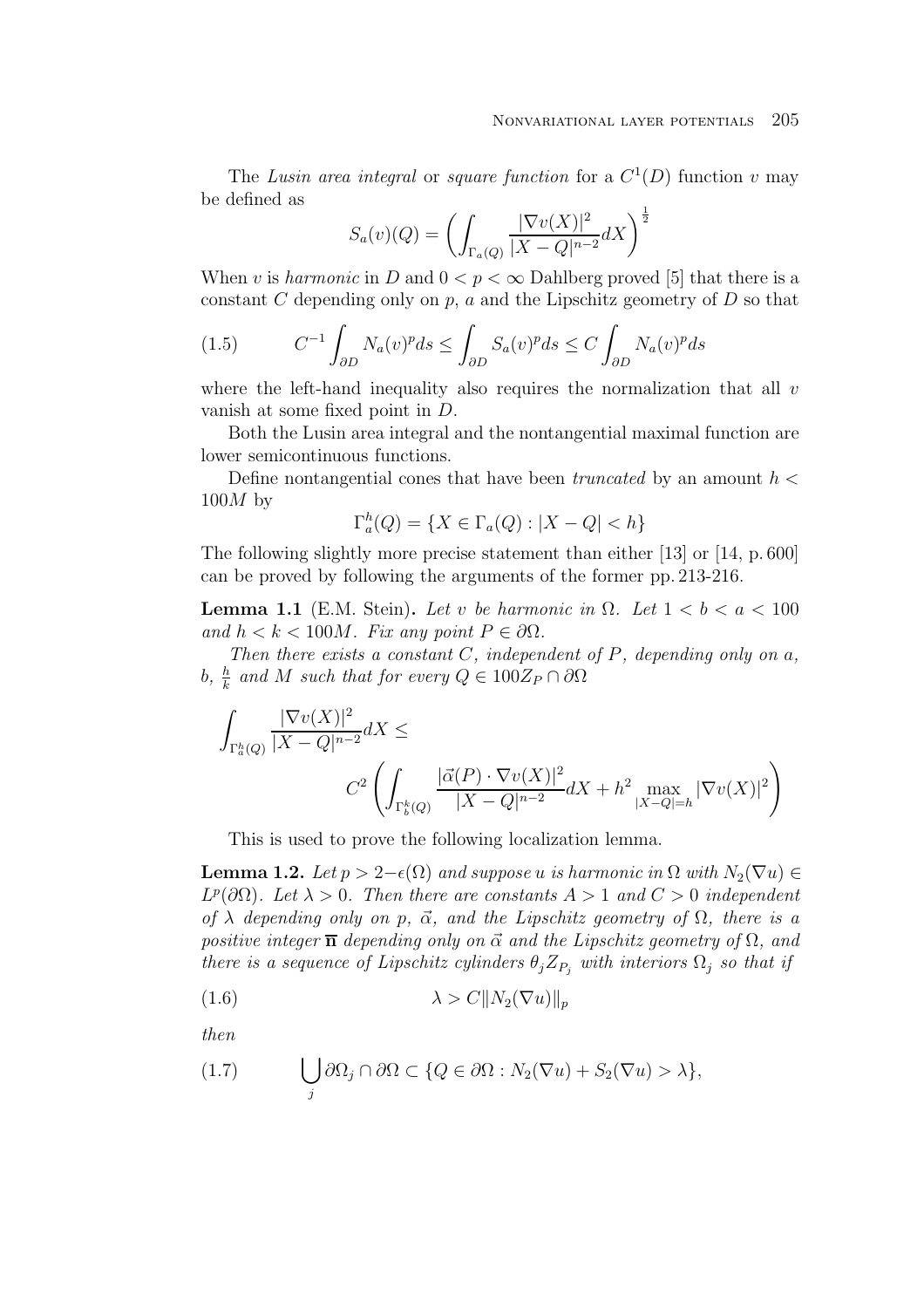*no point of*  $\partial\Omega$  *is contained in more than*  $\overline{\mathbf{n}}$  *of the*  $\partial\Omega_i$ *, and* 

$$
(1.8) \quad |\{Q \in \partial\Omega : S_{40}(\nabla u) > A\lambda\}| \le \frac{C}{\lambda^p} \sum_j \int_{\partial\Omega_j} |\vec{\alpha}(P_j) \cdot \nabla u(Q)|^p ds(Q)
$$

**Proof.** By  $(1.5)$  and the Chebychev inequality there is a constant large enough depending only on p and the Lipschitz geometry of  $\Omega$  such that (1.6) implies  $\{N_2 + S_2 > \lambda\} := \{N_2(\nabla u) + S_2(\nabla u) > \lambda\} \subset \partial\Omega$  has measure less than 1. Consider any Lipschitz cylinder  $100Z_{(x_0,y_0)}$  together with its associated Lipschitz function  $\varphi$  and coordinate system. Consider the open set  $G = \{x \in \mathbb{R}^{n-1} : |x - x_0| < 100\sqrt{n} \text{ and } (x, \varphi(x)) \in \{N_2 + S_2 > \lambda\}\}\.$  Let  $G = \bigcup_j K_j$  be a dyadic Whitney decomposition [13, p. 167] with the property that if a cube  $K_j$  has side length  $l_j$  then

(1.9) 
$$
K_j \cap \{x: 2l_j\sqrt{n-1} \leq dist(x, G^c) \leq 4l_j\sqrt{n-1}\} \neq \emptyset
$$

For each  $K_j$  let  $P_j$  be the projection of its center into  $\partial\Omega$  and consider *the collection of Lipschitz cylinders*  $l_j Z_{P_j}$  *such that*  $l_j Z_j \cap 1 Z_{(x_0,y_0)} \neq \emptyset$ . Because  $\lambda$  is large  $l_i < 1$  and all cylinders retained are in  $3Z_{(x_0,y_0)}$ .

For  $A > 1$ ,  $\{S_{40}(\nabla u) > A\lambda\} \subset \{N_2 + S_2 > \lambda\}.$ 

Denote the interiors of the retained  $l_i Z_{P_i}$  by  $\Omega_i$ . Define  $E_i = \{Q =$  $(x, \varphi(x)) : S_{40}(\nabla u) > A\lambda$  *and*  $x \in K_j$ . By (1.9) there is a boundary point  $Q_j^* \notin \{N_2 + S_2 > \lambda\}$  with distance to  $\partial \Omega_j \cap \partial \Omega$  less than  $4Ml_j\sqrt{n-1}$ . Consequently for  $h = 15l_iM\sqrt{n-1}$  and every  $Q \in \partial\Omega_i \cap \partial\Omega$ 

$$
\int_{\Gamma_{40}(Q)\backslash \Gamma_{40}^{h}(Q)} \frac{|\nabla \nabla u(X)|^{2}}{|X-Q|^{n-2}} dX \leq
$$
\n
$$
C \int_{\Gamma_{40}(Q)\backslash \Gamma_{40}^{h}(Q)} \frac{|\nabla \nabla u(X)|^{2}}{|X-Q_{j}^{*}|^{n-2}} dX \leq C S_{2}^{2}(\nabla u)(Q_{j}^{*}) \leq C \lambda^{2}
$$

where C depends only on the Lipschitz geometry of  $\Omega$ . Thus for A large enough depending on C, and for  $Q \in E_i$ 

$$
(1.10) \tS_{40,h}(\nabla u)(Q) := \left( \int_{\Gamma_{40}^h(Q)} \frac{|\nabla \nabla u(X)|^2}{|X - Q|^{n-2}} dX \right)^{\frac{1}{2}} > \frac{A}{2} \lambda
$$

The cones  $\Gamma_{40}^{h}$  are also defined on the projection of  $K_j$  into  $\partial\Omega_j$ . From there they can be extended to be a regular family for the Lipschitz domains  $\Omega_i$ uniformly in j and the square function  $(1.10)$  likewise extended. The inequalities (1.5) for the corresponding nontangential maximal function will be uniform in j and independent of the point  $(x_0, y_0)$ .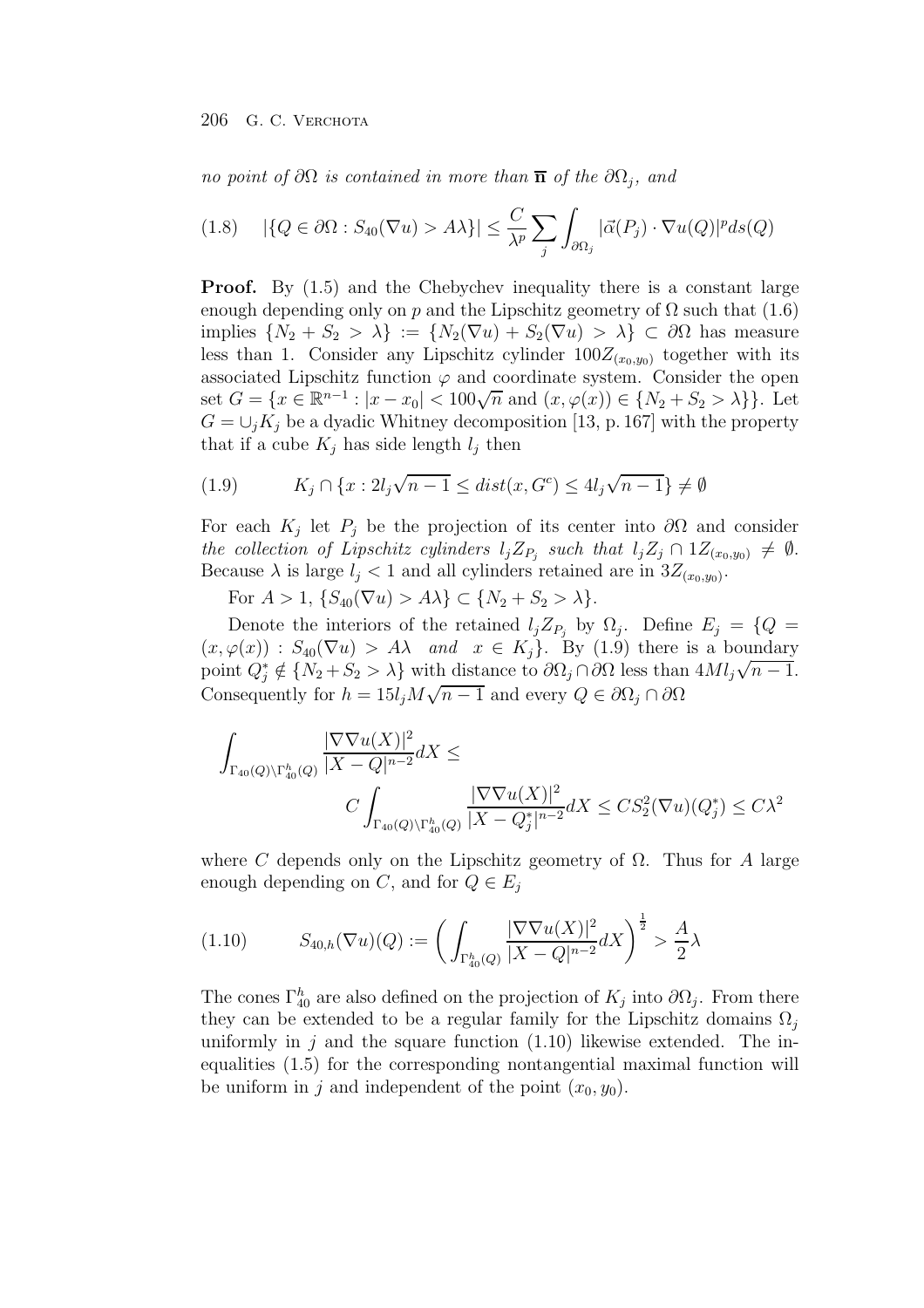For each  $\Omega_j$  recall the vector  $\vec{\alpha}(P_j)$ . The functions  $H_j(X) = \vec{\alpha}(P_j)$ .  $\nabla u(X)$  are harmonic in the original domain  $\Omega$  for all j and

$$
\frac{\partial}{\partial X_i}H_j=\vec{\alpha}(P_j)\cdot\nabla\frac{\partial}{\partial X_i}u
$$

for  $i = 1, \ldots, n$ . For every  $Q \in E_j$ , Lemma 1.1 applies to  $v = \frac{\partial}{\partial X_i} u$  over the cones  $\Gamma_{40}^{h}(Q)$ . In addition, by interior estimates and the fact that  $|\nabla u| \leq \lambda$ in  $\Gamma_{40}(Q) \backslash \Gamma_{40}^{h}(Q)$  since  $N_2(\nabla u)(Q_j^*) \leq \lambda$ , it follows that

$$
h \max_{|X-Q|=h} |\nabla \frac{\partial u}{\partial X_i}| \le C' \lambda.
$$

Thus by  $(1.10)$ , applying Lemma 1.1 for some  $k > h$  and utilizing the constant there

$$
|E_j| \le \frac{2^p}{A^p \lambda^p} \int_{E_j} S_{40,h}^p(\nabla u) ds \le \frac{2^p C^p}{A^p \lambda^p} \int_{E_j} S_{30,k}^p(H_j) ds + \frac{2^p C^p C'^p}{A^p} |E_j|.
$$

Consequently for A again large enough and by the right side of (1.5) followed by (1.4)

$$
|E_j| \le \frac{C''}{\lambda^p} \int_{E_j} S^p_{30,h}(H_j) ds \le \frac{C'''}{\lambda^p} \int_{\partial\Omega_j} |H_j|^p ds.
$$

Because

$$
\{S_{40} > A\lambda\} \cap 1Z_{(x_0,y_0)} \subset \cup E_j
$$

and a finite number  $\mathbf{n}(1, \Omega, \vec{\alpha})$  of  $1Z_{(x_0, y_0)}$  cover  $\partial\Omega$ , and because of (1.9), the conclusions of the lemma follow by summing over j and **n**.

## **2. Uniqueness for the almost everywhere oblique derivative problem**

In this section it will first be assumed that the vector field  $\vec{\alpha}$  is itself Lipschitz continuous, i.e. there is a constant  $M_{\alpha}$  so that for all  $P, Q \in \partial \Omega$ 

$$
(2.1) \qquad |\vec{\alpha}(P) - \vec{\alpha}(Q)| \le M_{\alpha}|P - Q|
$$

Following the exposition of [10] let  $\omega$  denote harmonic measure on  $\partial\Omega$ with respect to some fixed point of  $\Omega$ . Harmonic measure of a set  $E \subset \partial\Omega$ with respect to an arbitrary point  $X \in \Omega$  is then  $\int_E K(X, Q) d\omega(Q)$  where  $K(X,Q) \geq 0$  is the *kernel function*.

Given a point  $Q \in \partial\Omega$  the surface ball of radius r is defined by  $\Delta(Q, r) =$  ${Q': |Q' - Q| < r} \cap \partial\Omega$ . The kernel function satisfies the following lemma (formulated as in Lemma 5.13 of [10]) of Hunt and Wheeden [9, p. 315].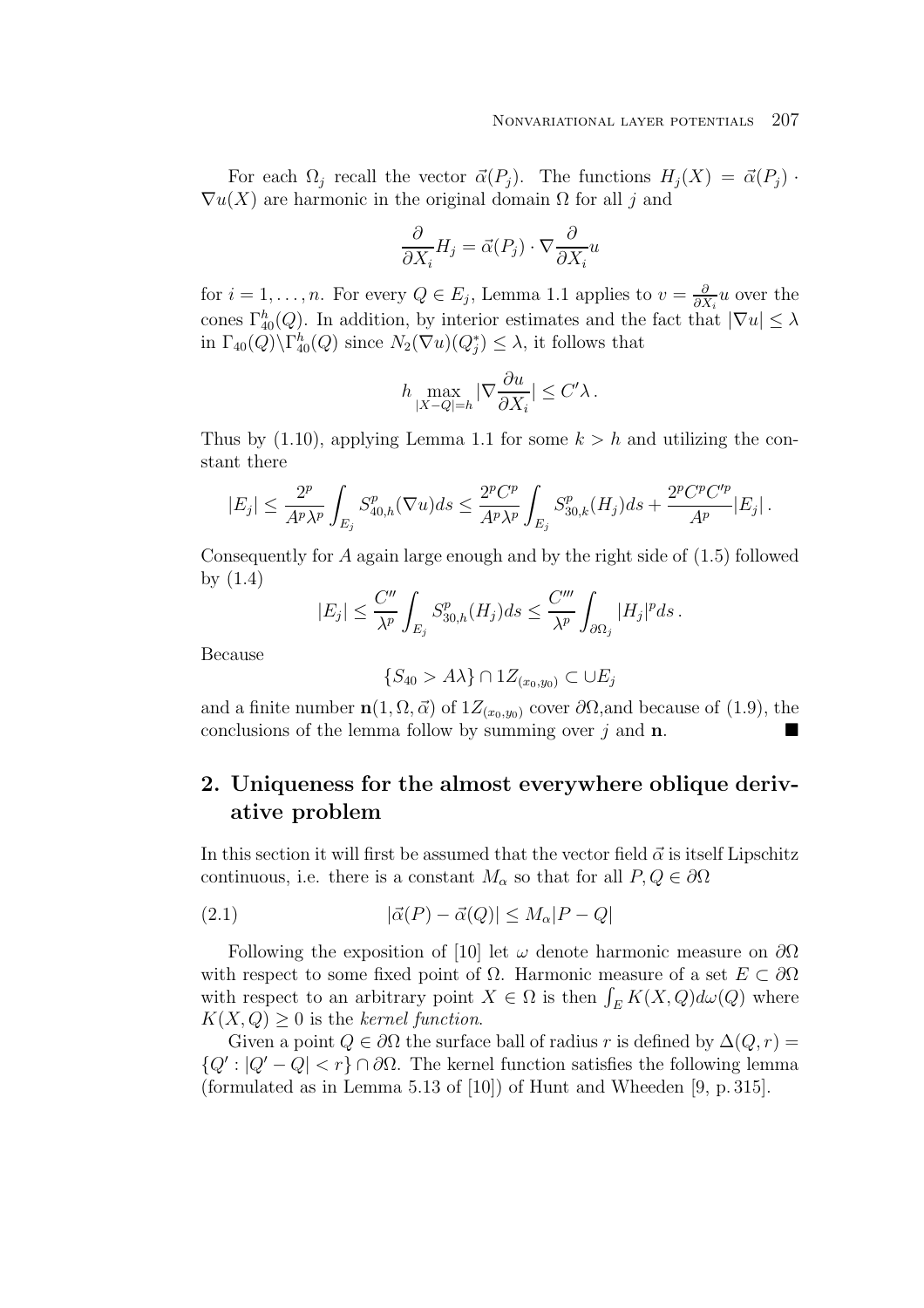208 G. C. Verchota

**Lemma 2.1.** (Hunt and Wheeden) *Let*  $dist(X, \partial \Omega) = r < 1$  *and suppose*  $X \in \Gamma_2(Q)$ *. Define*  $\Delta_i = \Delta(Q, 2^j r)$  *and dyadic surface rings*  $R_i = \Delta_i \Delta_{i-1}$ *,*  $j = 1, 2, \ldots$ 

*Then there is a constant* C *and an exponent*  $\beta > 0$  *depending only on the Lipschitz geometry of* Ω *so that*

$$
\sup_{Q \in R_j} K(X, Q) \le \frac{C2^{-\beta j}}{\omega(\Delta_j)}, \ j = 1, 2, \dots
$$

The Hardy-Littlewood maximal function with respect to harmonic measure  $\omega$  on  $\partial\Omega$  of a function f is defined with respect to surface balls

$$
\mathcal{M}_{\omega}f(Q) = \sup_{\Delta \ni Q} \frac{1}{\omega(\Delta)} \int_{\Delta} |f| d\omega, \ Q \in \partial \Omega
$$

Dahlberg's reverse Hölder inequality for the density of harmonic measure [3] shows that

(2.2) 
$$
\mathcal{M}_{\omega}^{\tilde{p}}f(Q) \leq C_{\tilde{p}}\mathcal{M}_{s}|f|^{\tilde{p}}(Q)
$$

for any  $\tilde{p} > 2-\epsilon(\Omega)$ , where on the right side is the Hardy-Littlewood maximal function of  $|f|^{\tilde{p}}$  with respect to surface measure ds, and the constant depends also on the Lipschitz geometry of  $\Omega$ .

Dahlberg also showed [4] that if H is a harmonic function in  $\Omega$  with nontangential maximal function in  $L^p$  for some  $p > 2 - \epsilon(\Omega)$  then it has the Poisson representation

(2.3) 
$$
H(X) = \int_{\partial \Omega} H(Q)K(X, Q)d\omega(Q)
$$

*Nontangentially vanishing oblique derivative* means

$$
\lim_{\Gamma_a(P)\ni X\to P} \vec{\alpha}(P) \cdot \nabla u(X) = 0
$$

for almost every  $P \in \partial \Omega$ . The vanishing is independent of  $a > 1$  when the gradient is nontangentially in  $L^p$ .

**Lemma 2.2.** *Let*  $p > 2 - \epsilon(\Omega)$  *and u be as in Lemma 1.2. Suppose u has oblique derivative with respect to*  $\vec{\alpha}$  *nontangentially vanishing* a.e.(ds) on  $\partial\Omega$ *and suppose*  $\vec{\alpha}$  *is Lipschitz continuous satisfying* (2.1)*. Let*  $\delta > 0$  *be given. Fix any point*  $P \in \partial \Omega$  *and define*  $H(X) = \vec{\alpha}(P) \cdot \nabla u(X)$ *.* 

*Then there are constants*  $c > 0$  *and*  $C < \infty$  *that depend only on the Lipschitz geometry of*  $\Omega$  *so that if*  $|X - P| < c\delta^{1+\frac{1}{\beta}}$  where  $\beta > 0$  is from *Lemma 2.1 and if*  $X \in \Gamma_2(Q_0)$  *with* dist $(X, \partial \Omega) = r$ *, then* 

(2.4) 
$$
|H(X)| \leq C\delta M_{\alpha} \max_{j} \frac{1}{\omega(\Delta_{j})} \int_{\Delta_{j}} |\nabla u| d\omega \leq C\delta M_{\alpha} \mathcal{M}_{\omega}(\nabla u)(Q_{0})
$$

*where*  $\Delta_i = \Delta(Q_0, 2^j r)$  *as in Lemma* 2.1 *(Hunt and Wheeden).*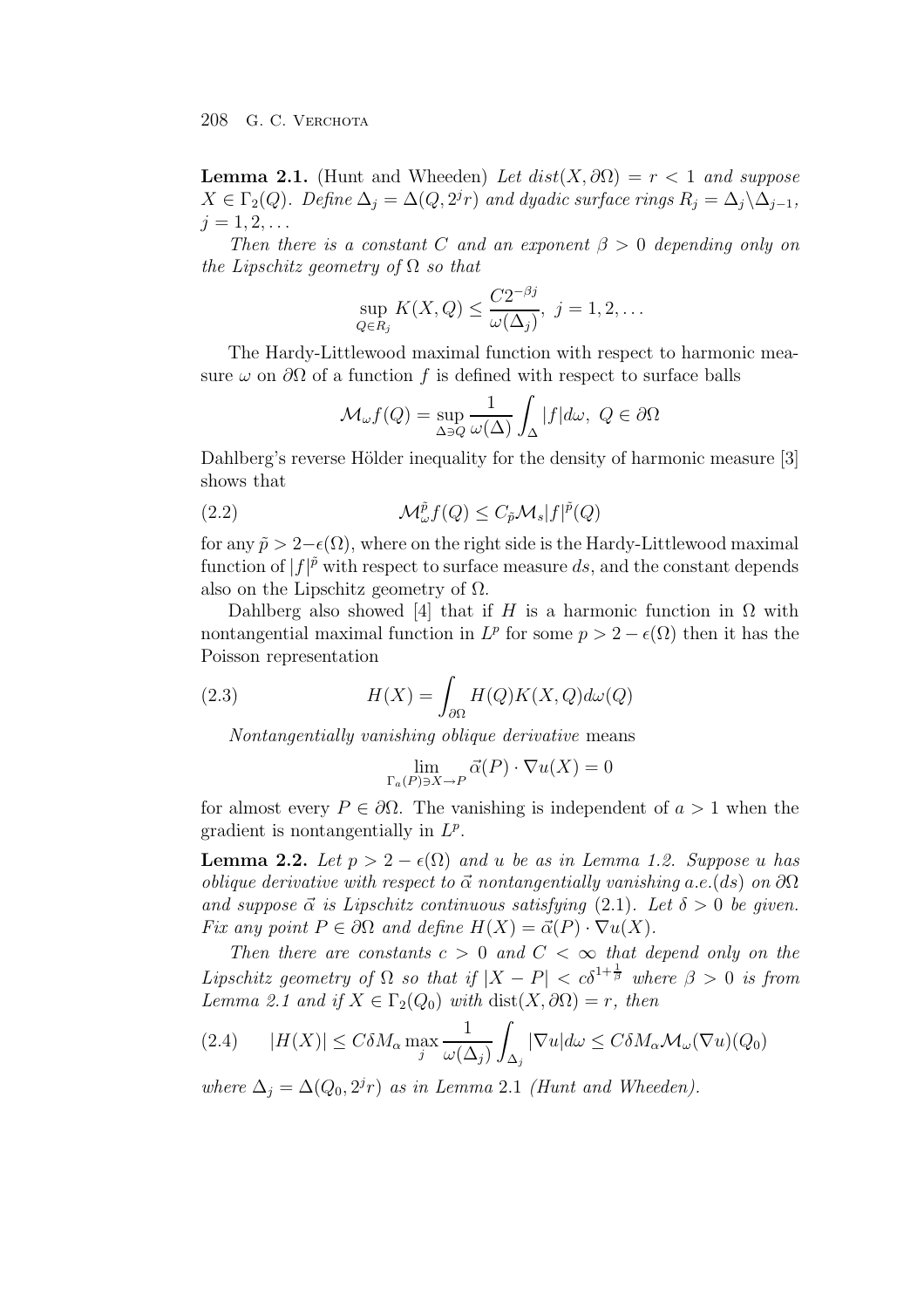**Proof.** Because  $\beta$  can be assumed close to 0, given any  $1 > \delta > 0$  there is a  $J = J_{\delta}$  so that

(2.5) 
$$
\delta \le \sum_{j=J}^{\infty} 2^{-\beta j} \le 2\delta
$$

or equivalently

(2.6) 
$$
\delta^{-\frac{1}{\beta}} 2^{-\frac{1}{\beta}} (1 - 2^{-\beta})^{-\frac{1}{\beta}} \leq 2^{J} \leq \delta^{-\frac{1}{\beta}} (1 - 2^{-\beta})^{-\frac{1}{\beta}}
$$

Take  $c = (1 - 2^{-\beta})^{\frac{1}{\beta}}$ .

By (2.3), Lemma 2.1 and the right-hand inequality (2.5)

$$
|H(X)| \leq C\delta \max_{j} \frac{1}{\omega(\Delta_j)} \int_{\Delta_j} |\nabla u| d\omega + C \sum_{j=0}^{J-1} 2^{-\beta j} \frac{1}{\omega(\Delta_j)} \int_{\Delta_j} |H(Q)| d\omega(Q)
$$

Now  $|H(Q)| = |(\vec{\alpha}(P) - \vec{\alpha}(Q)) \cdot \nabla u(Q)|$  a.e.(ds). By the choice of c, the right-hand inequality (2.6) and the fact that  $r \leq |X - P|$ , every Q contained in the surface balls under the finite sum satisfies  $|Q - Q_0| < \delta$ . In addition  $|Q_0 - P| \le Cr$  because  $X \in \Gamma_2(Q_0)$ . Consequently  $|Q - P| \le C\delta$  and thus by (2.1)  $|H(Q)| \leq C \delta M_\alpha |\nabla u(Q)|$  for every Q contained in the surface balls under the finite sum.

**Lemma 2.3.** *Let* p, u and  $\vec{\alpha}$  be as in Lemma 2.2. Then  $N_2(\nabla u) \in L^q(\partial \Omega)$ *for all*  $q < \infty$ *.* 

**Proof.** Let  $\lambda$  satisfying (1.6) and  $\Omega_j$  be as in Lemma 1.2. Because  $N_2(\nabla u) \in$  $L<sup>1</sup>$  and because it suffices to take the  $L<sup>1</sup>$ -norm less than or equal to 1, it follows from (1.7) that  $diam\Omega_j \leq C\lambda^{-\frac{1}{n-1}}$  for all j. By choosing  $\delta =$  $(\frac{C}{c})^{\frac{\beta}{\beta+1}}\lambda^{-\frac{1}{n-1}\frac{\beta}{\beta+1}},$  the diameter of every  $\Omega_j$  is bounded by the amount  $c\delta^{1+\frac{1}{\beta}}$ from Lemma 2.2. Points on the sides  $\partial\Omega_j \cap \Omega$  are contained in cones  $\Gamma_2(Q_0)$ for  $Q_0 \in \partial \Omega_i \cap \partial \Omega$ . Thus by Lemma 1.2 followed by Lemma 2.2 and a geometric argument

$$
\begin{aligned} |\{S_{40}(\nabla u) > A\lambda\}| &\leq \frac{C}{\lambda^p} \sum_j \int_{\partial\Omega_j} |\vec{\alpha}(P_j) \cdot \nabla u(Q)|^p ds(Q) \\ &\leq \frac{C'}{\lambda^{p(1 + \frac{1}{n-1}\frac{\beta}{\beta+1})}} \sum_j \int_{\partial\Omega_j \cap \partial\Omega} \mathcal{M}_\omega^p(\nabla u)(Q) ds(Q) \, . \end{aligned}
$$

By choosing  $2 - \epsilon(\Omega) < \tilde{p} < p$ , utilizing (2.2) and the theorem of Hardy and Littlewood, the summation is controlled by  $\|\nabla u\|_p^p$  on the boundary of  $\Omega$ . Consequently  $S_{40}(\nabla u)$  is in  $L^q(\partial\Omega)$  for every  $q < p(1 + \frac{1}{n-1})$  $\frac{\beta}{\beta+1}$  and so are  $N_{40}(\nabla u)$  and then  $N_2(\nabla u)$ . The same statement follows for any given  $q < \infty$  by a finite number of repetitions of the argument.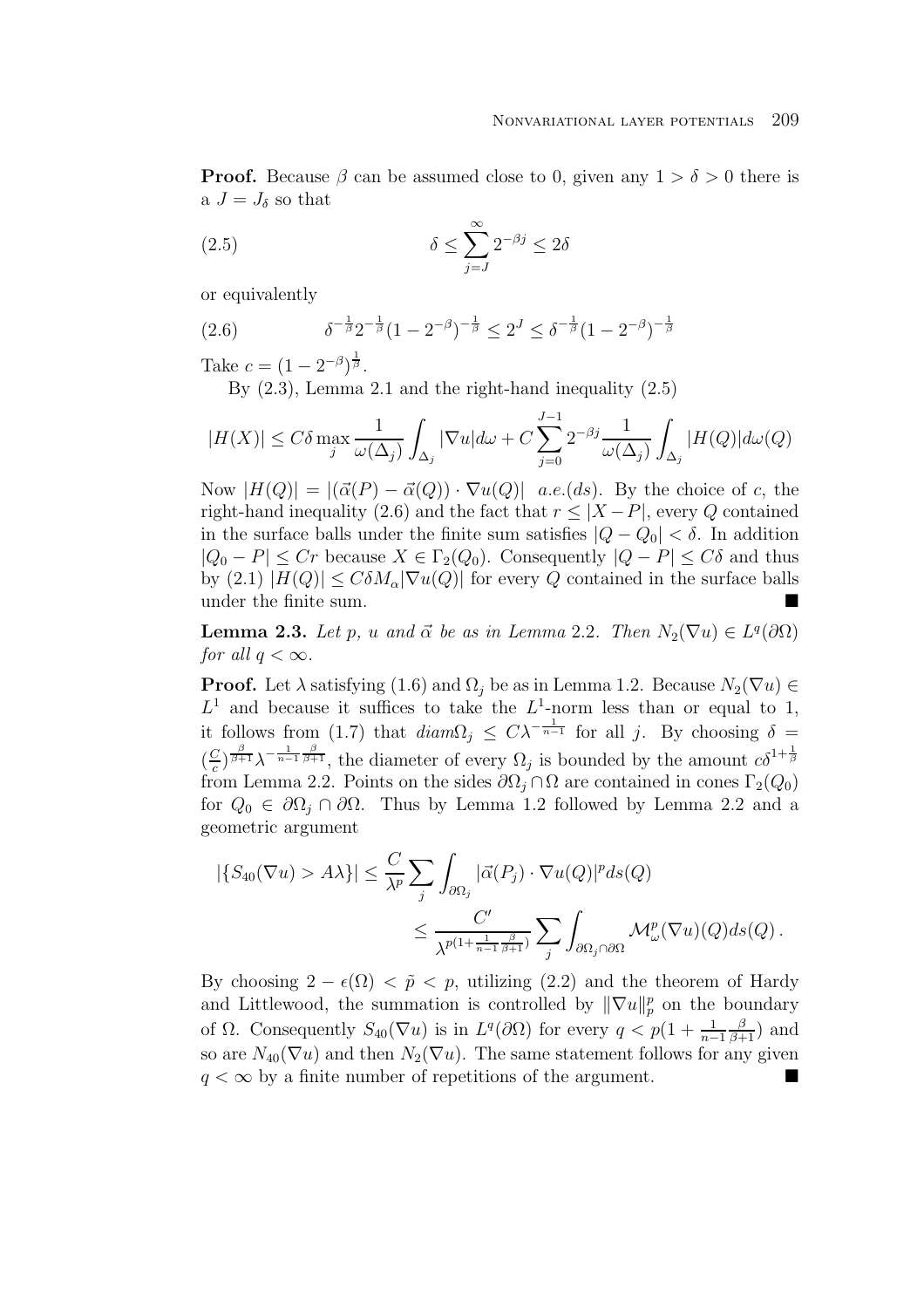*Remark* 2.4*.* It is only at the end of the above proof that the left side of (1.5) is used, and then the required normalization plays no rôle.

*Remark* 2.5. Replacing  $(2.1)$  with a Hölder condition

(2.7) 
$$
|\vec{\alpha}(P) - \vec{\alpha}(Q)| \le M_{\alpha}|P - Q|^{\gamma}
$$

for some  $0 < \gamma \leq 1$ , yields (2.4) of Lemma 2.2 with  $\delta$  replaced by  $\delta^{\gamma}$ . Lemma 2.3 remains true under the Hölder condition, the proof altered only by  $\frac{\gamma}{n-1}$  $\frac{\beta}{\beta+1}$  replacing  $\frac{1}{n-1}$  $\frac{\beta}{\beta+1}$ .

**Theorem 2.6.** *Let*  $p > 2 - \epsilon(\Omega)$  *and let*  $\vec{\alpha}$  *be a Hölder continuous unit vector field defined on*  $\partial\Omega$  *and satisfying* (2.7). If u *is harmonic in*  $\Omega$  *with gradient nontangentially in*  $L^p(\partial\Omega)$  *and with oblique derivative with respect to* α- *vanishing nontangentially* a.e.(ds)*, then*

- $(i)$  *u* ∈  $C(\overline{\Omega})$  *and*
- *(ii) for* each Q ∈ ∂Ω *the classical directional derivative*

$$
\lim_{t \uparrow 0} \frac{u(Q) - u(Q + t\vec{\alpha}(Q))}{-t}
$$

*exists and is equal to zero.*

**Proof.** The first conclusion follows by Sobolev embedding from Lemma 2.3. (See Remark 2.5.)

Fix a point on the boundary. By translation it may be taken to be the *origin*. Define  $H(X) = \vec{\alpha}(0) \cdot \nabla u(X)$  harmonic in  $\Omega$ . By the mean value theorem for differentiable functions on an interval, the second conclusion will follow if  $\lim_{\overline{X}\to 0} H(X) = 0$  where X denotes the points  $t\vec{\alpha}(0)$ . In Lemma 2.2 take both P and  $Q_0$  to be the *origin* and  $|\overline{X}| = \frac{c}{2} \delta^{1 + \frac{1}{\beta}}$ . Because  $\overline{X} \in \Gamma_2(0)$ this last quantity is also equivalent to  $r = dist(\overline{X}, \partial \Omega)$ . By Dahlberg's reverse Hölder inequality (e.g. see  $(2.2)$ ) followed by Jensen's inequality

$$
\frac{1}{\omega(\Delta_j)}\int_{\Delta_j}|\nabla u|d\omega\leq C(\frac{1}{|\Delta_j|}\int_{\Delta_j}|\nabla u|^2ds)^{\frac{1}{2}}\leq C(\frac{1}{|\Delta_j|}\int_{\Delta_j}|\nabla u|^qds)^{\frac{1}{q}}
$$

so that C depends only on the Lipschitz geometry of  $\Omega$ .

Choose  $q > (1+\frac{1}{\beta})\frac{(n-1)}{\gamma}$ . The right-hand side of the above inequality is finite by Lemma 2.3. Since  $|\Delta_j| \geq c_n r^{n-1}$  for every surface ball of Lemma 2.2, while  $r^{n-1}$  is equivalent to  $\delta^{(1+\frac{1}{\beta})(n-1)}$ , it follows from Lemma 2.2 and Remark 2.5 that

$$
|H(\overline{X})| \leq C\delta^{\gamma - (1 + \frac{1}{\beta})\frac{(n-1)}{q}} \|\nabla u\|_{L^q(\partial\Omega)}
$$

which proves the theorem.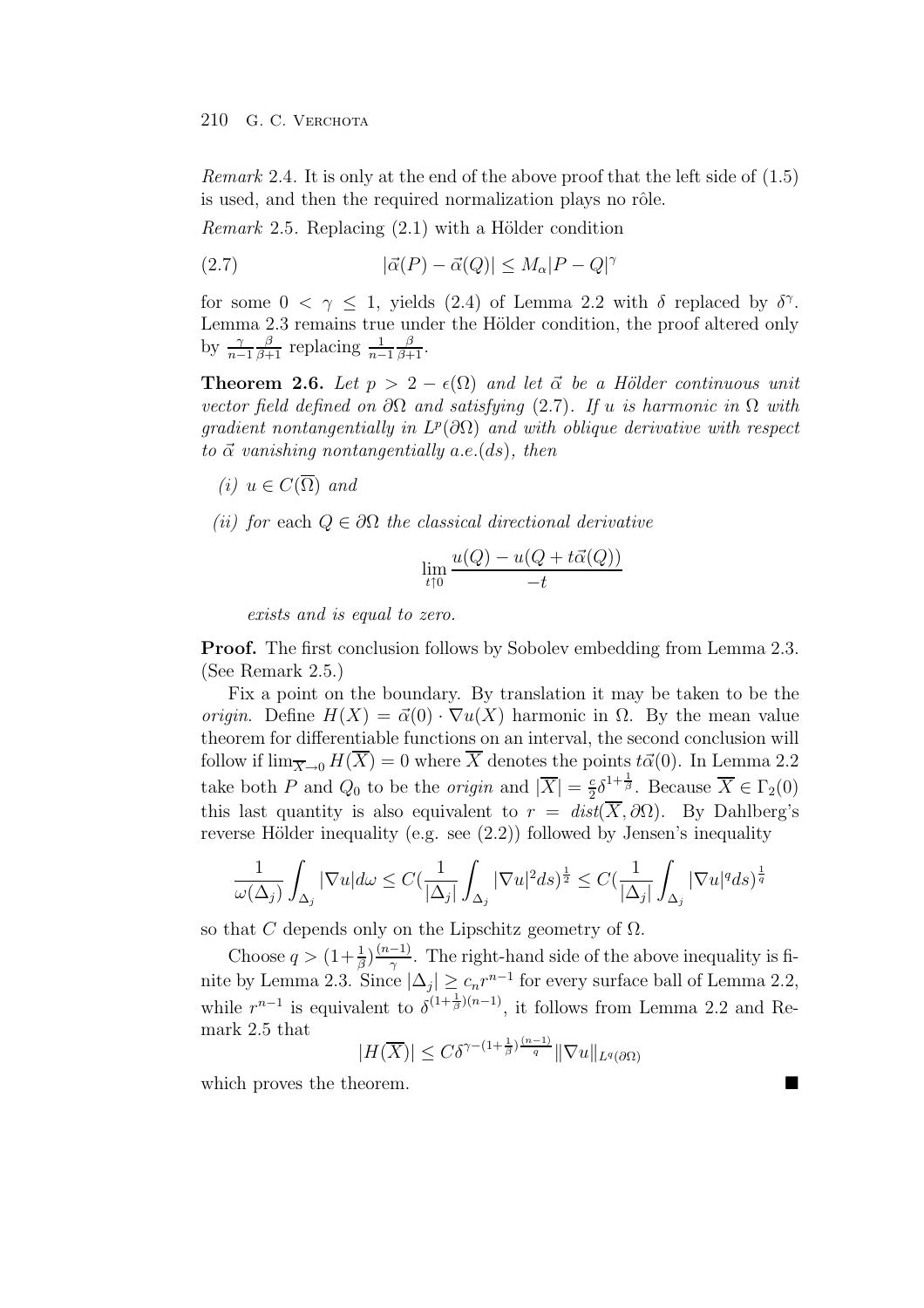Under conditions on  $\Omega$  and  $\vec{\alpha}$  more general than those here, N. S. Nadirashvili showed that a harmonic function, which is continuous up to the boundary and which has vanishing classical oblique derivative everywhere on the boundary, is constant.

**Corollary 2.7.** (Theorem 2.6 and [12, Theorem 1]) Let  $\Omega \subset \mathbb{R}^n$  be a bounded *Lipschitz domain and let*  $p > 2 - \epsilon(\Omega)$ . A harmonic function having gradi*ent nontangentially in*  $L^p(\partial\Omega)$  *and having oblique derivative, with respect to a unit transverse H¨older continuous vector field, vanishing nontangentially* a.e.(ds) *on on the boundary is constant.*

*Remark* 2.8. Because the  $L^p$ -Dirichlet problem (1.4) is solvable in a  $C^1$  domain for the range  $1 < p$  [7, 4], both Lemmas 1.2 and 2.2 hold for  $C^1$  domains and  $p > 1$ . Lemma 2.3 also follows in this setting because harmonic measure satisfies a reverse Hölder inequality for all  $q < \infty$  [4] thereby yielding (2.2) for all  $\tilde{p} > 1$ . Both Theorem 2.6 and Corollary 2.7 hold for  $p > 1$ when  $\Omega$  is  $C^1$ .

## **References**

- [1] CALDERÓN, A. P.: Boundary value problems for the Laplace equation in Lipschitzian domains. In *Recent progress in Fourier analysis (El Escorial, 1983)*, 33–48. North-Holland Math. Stud. **111**. North-Holland, Amsterdam, 1985.
- [2] COIFMAN, R. R., McINTOSH, A. AND MEYER, Y.: L'intégrale de Cauchy définit un opérateur borné sur  $L^2$  pour les courbes lipschitziennes. Ann. of *Math. (2)* **116** (1982), no. 2, 361–387.
- [3] Dahlberg, B. E. J.: Estimates of harmonic measure. *Arch. Rational Mech. Anal.* **65** (1977), no. 3, 275–288.
- [4] DAHLBERG, B. E. J.: On the Poisson integral for Lipschitz and  $C^1$ domains. *Studia Math.* **66** (1979), no. 1, 13–24.
- [5] DAHLBERG, B. E. J.: Weighted norm inequalities for the Lusin area integral and the nontangential maximal functions for functions harmonic in a Lipschitz domain. *Studia Math.* **67** (1980), no. 3, 297–314.
- [6] Dahlberg, B. E. J., and Kenig, C. E.: Hardy spaces and the Neumann problem in  $L^p$  for Laplace's equation in Lipschitz domains. Ann. *of Math. (2)* **125** (1987), no. 3, 437–465.
- [7] FABES, E. B., JODEIT, M. JR. AND RIVIÈRE, N. M.: Potential techniques for boundary value problems on  $C^1$ -domains. Acta Math. 141 (1978), 165–186.
- [8] Fefferman, C. and Stein, E. M.: H<sup>p</sup> spaces of several variables. *Acta Math.* **129** (1972), no. 3-4, 137–193.